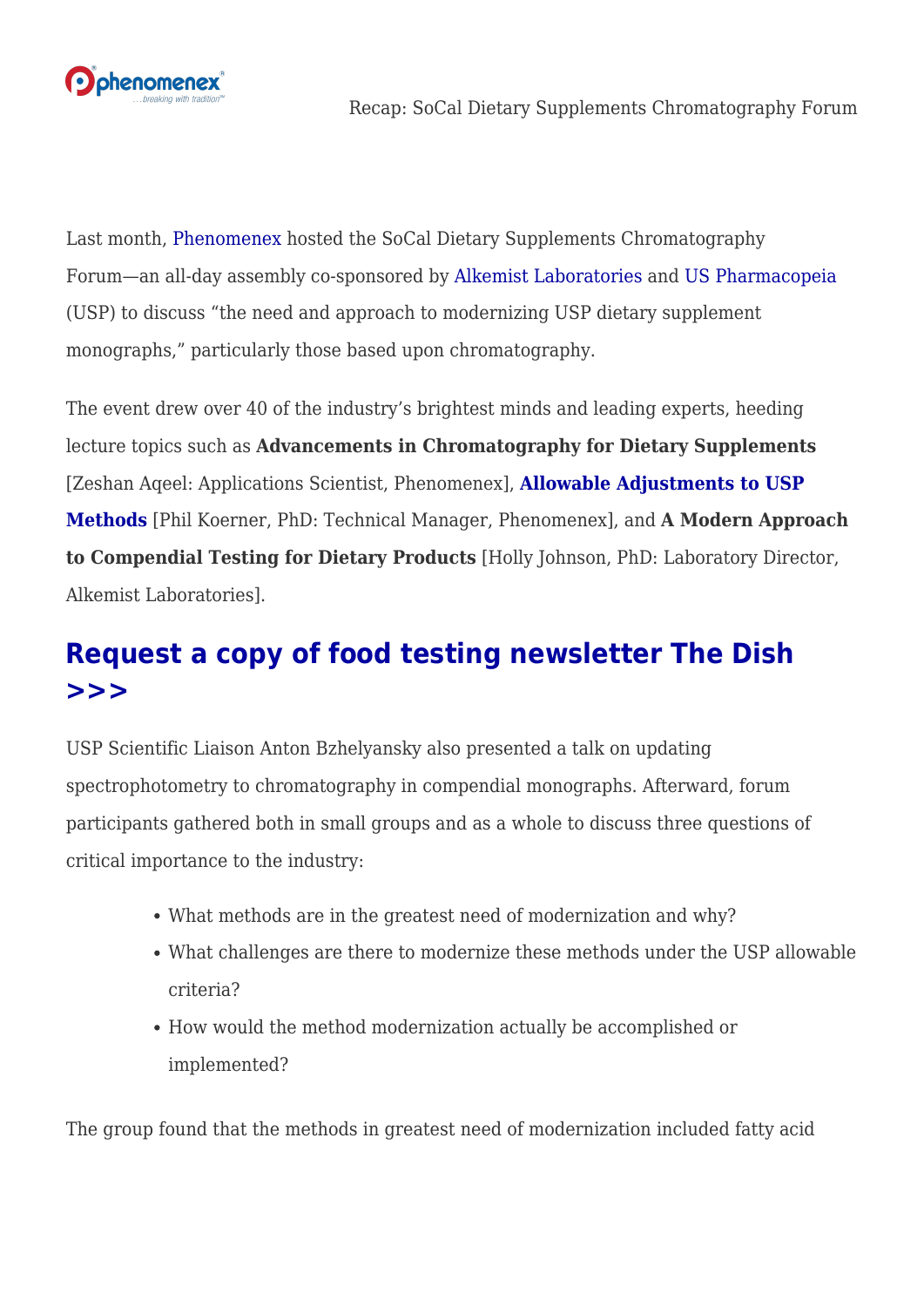

profile; total, soluble, and insoluble dietary fiber; macronutrients; carotenoids; Boswellia; chondroitin; multivitamins; and the conversion of titration and spectrographic methods to [high pressure liquid chromatography](https://www.phenomenex.com/hplc-column) (HPLC).

Sample complexity, standards availability, and validation constraints were listed as challenges of modernization, among many others. But, with collaborative efforts between USP, industry technology providers, and the dietary supplement industry itself, labs will be able to successfully implement such crucial changes.

"USP gave critical feedback to attendees on questions," Phenomenex Industry Marketing Manager Allen Misa explained. "The enthusiastic discussion of these questions confirmed the interest of the dietary supplement community for modernizing dietary supplement testing methods."

## **Related resources:**

- • [WEBINAR: Understand How to Apply USP Chapter <621> Allowable Adjustments to Your](https://www.phenomenex.com/Account/LogOn/form~16lcuspwebinar) [USP Pharmacopeia Methods](https://www.phenomenex.com/Account/LogOn/form~16lcuspwebinar)
- • [Optimizing Pharmacopoeia Monographs of Sugar Alcohol Excipients](http://www.phenomenex.com/Info/WebDocumentServe/tn40520216_w_rezez_sugar_alcohols.pdf)
- • [Phenomenex Food & Beverage: Safety, Quality, and Resources](http://www.phenomenex.com/foodresource)
- • [High Pressure Liquid Chromatography](https://www.phenomenex.com/hplc-column)

Share with friends and coworkers:

- [Click to email a link to a friend \(Opens in new window\)](mailto:?subject=%5BShared%20Post%5D%20Recap%3A%20SoCal%20Dietary%20Supplements%20Chromatography%20Forum&body=https%3A%2F%2Fphenomenex.blog%2F2016%2F08%2F25%2Frecap-socal-dietary-supplements-chromatography-forum%2F&share=email)
- [Click to share on Twitter \(Opens in new window\)](https://phenomenex.blog/2016/08/25/recap-socal-dietary-supplements-chromatography-forum/?share=twitter)